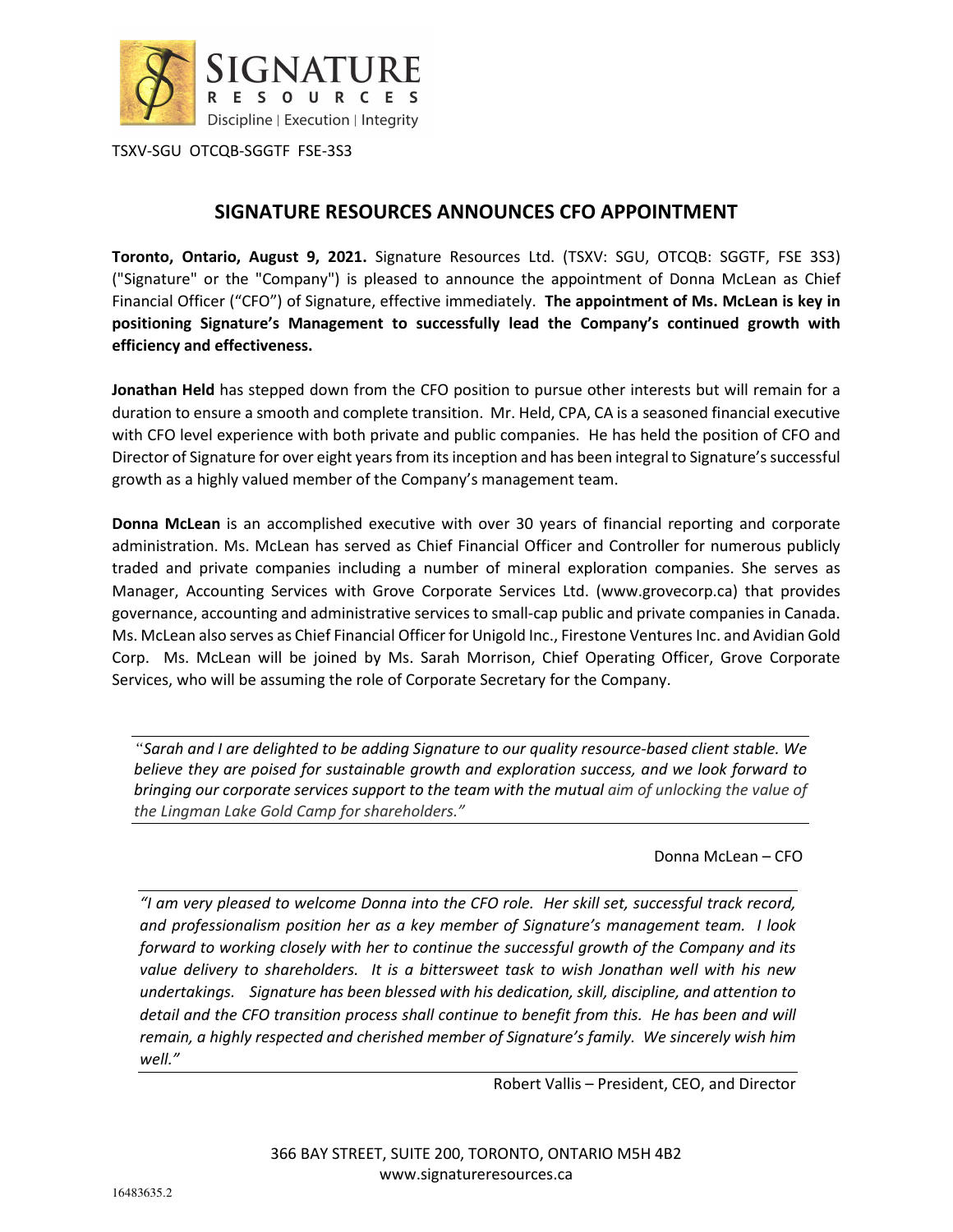

TSXV-SGU OTCQB-SGGTF FSE-3S3

## **About Signature**

The Lingman Lake gold property consists of 1,434 staked claims, four free hold full patented claims and 14 mineral rights patented claims totaling approximately 27,113 hectares. The property hosts an historical estimate of 234,684 oz of gold\* (1,063,904 tonnes grading 6.86 g/t with 2.73 gpt cut-off) and includes what has historically been referred to as the Lingman Lake Gold Mine, an underground substructure consisting of a 126.5-meter shaft, and 3-levels at 46-meters, 84-meters and 122-meters depths.

\*This historical resource estimate is based on prior data and reports obtained and prepared by previous operators, and information provided by governmental authorities. A Qualified Person has not done sufficient work to verify the classification of the mineral resource estimates in accordance with current CIM categories. The Company is not treating the historical estimate as a current NI 43-101 mineral resource estimate. Establishing a current mineral resource estimate on the Lingman Lake deposit will require further evaluation, which the Company and its consultants intend to complete in due course. Additional information regarding historical resource estimates is available in the technical report entitled, "Technical Report on the Lingman Lake Gold Property" dated January 31, 2020, prepared by John M. Siriunas, P.Eng. and Walter Hanych, P.Geo., available on the Company's SEDAR profile at www.sedar.com To find out more about Signature Resources Limited, visit our website at www.signatureresources.ca, or contact:

Jonathan Held Chief Financial Officer 416-270-9566

## **Cautionary Notes**

**Neither TSX Venture Exchange nor its Regulation Services Provider (as that term is defined in the policies of the TSX Venture Exchange) accepts responsibility for the adequacy or accuracy of this news release.**

*This news release contains forward-looking statements which are not statements of historical fact. Forward-looking statements include estimates and statements that describe the Company's future plans, objectives or goals, including words to the effect that the Company or management expects a stated condition or result to occur. Forward-looking statements may be identified by such terms as "believes", "anticipates", "expects", "estimates", "may", "could", "would", "will", or "plan". Since forward-looking statements are based on assumptions and address future events and conditions, by their very nature they involve inherent risks and uncertainties. Although these statements are based on information currently available to the Company, the Company provides no assurance that actual results will meet management's expectations. Risks, uncertainties and other factors involved with forward-looking information could cause actual events, results, performance, prospects and opportunities to differ materially from those expressed or implied by such forward-looking information. Forward looking information in this news release includes, but is not limited to, the Company's objectives, goals or future plans, statements, exploration results, potential mineralization, the estimation of mineral resources, exploration and mine development plans, timing of the commencement of operations and estimates of market conditions and risks associated with infectious diseases, including COVID-19. Factors that could cause actual results to differ materially from such forwardlooking information include, but are not limited to changes in general economic and financial market conditions, failure to identify mineral resources, failure to convert estimated mineral resources to reserves, the inability to complete a feasibility study which recommends a production decision, the preliminary nature of metallurgical test results, delays in obtaining or failures to obtain required governmental, environmental or other project approvals, political risks, inability to fulfill the duty to accommodate First Nations and other indigenous peoples, uncertainties relating to the availability and costs of financing* 

> 366 BAY STREET, SUITE 200, TORONTO, ONTARIO M5H 4B2 www.signatureresources.ca